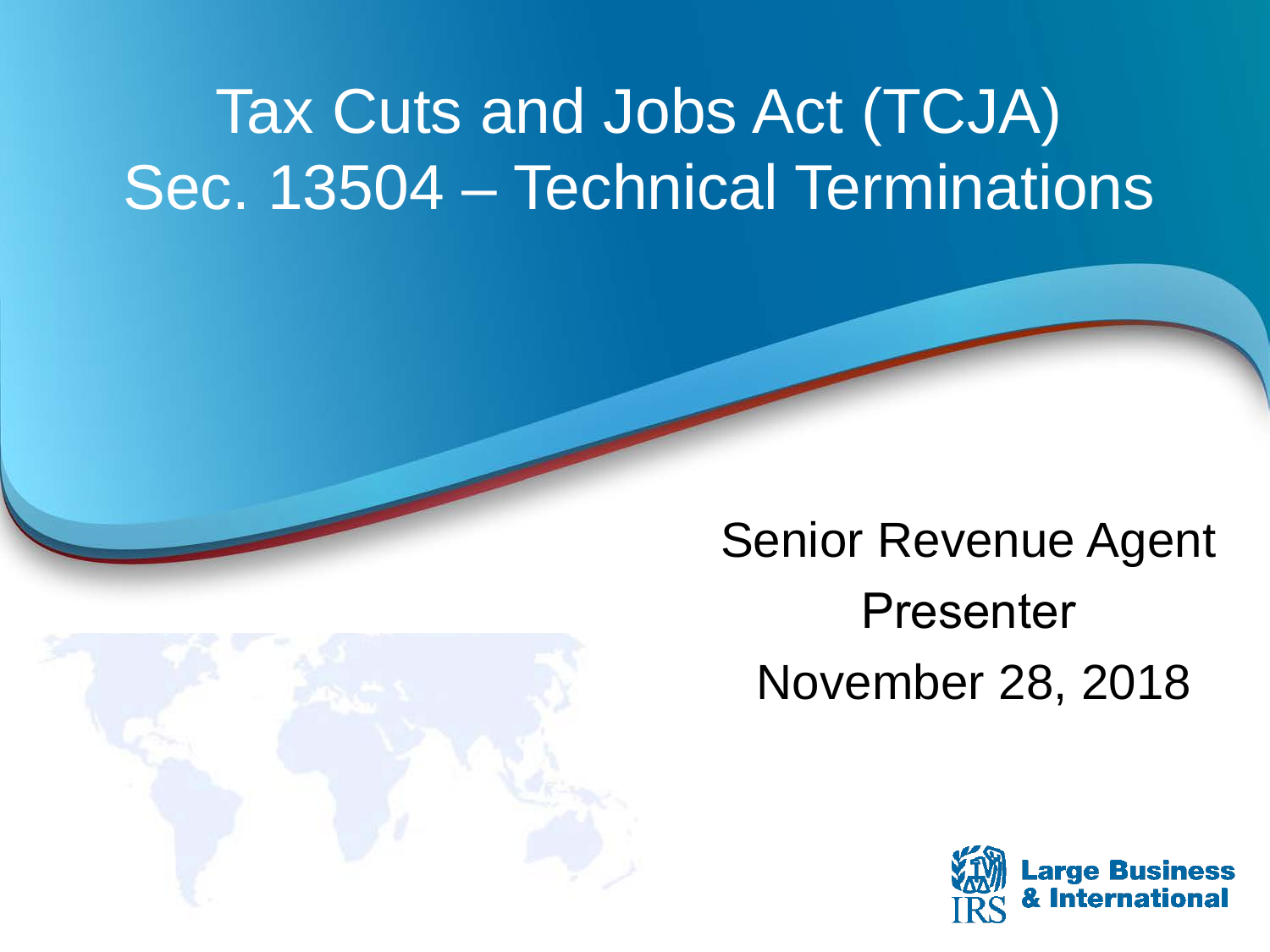## **Objectives**

**\* Review partnership termination rules before and** after the TCJA of 2017.

**Explain income allocation rules when a partner** leaves the partnership and when a partner interest varies during the tax year.

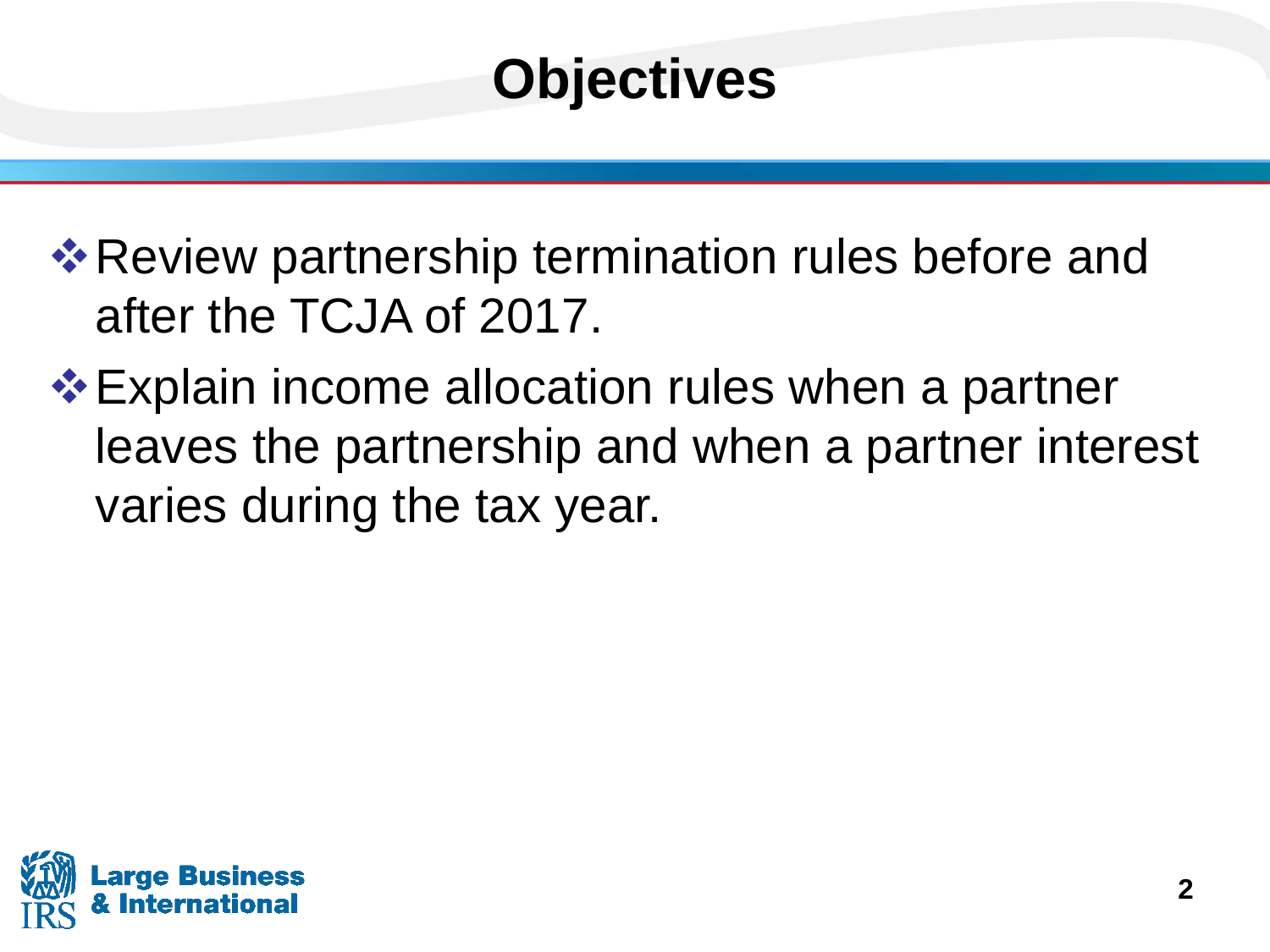## **Partnership Terminations prior to 1/1/2018**

### **A** partnership would terminate if:

- No part of the partnership's activities was carried on by any of its partners (e.g. the partnership ceases its activities and liquidates (IRC §708(b)(1)(A)), or
- **There was a sale or exchange of 50% or more of**  §708(b)(1)(B)). This was referred to as a the interests in the partnership's capital and profits within a 12- month period (IRC "technical termination."

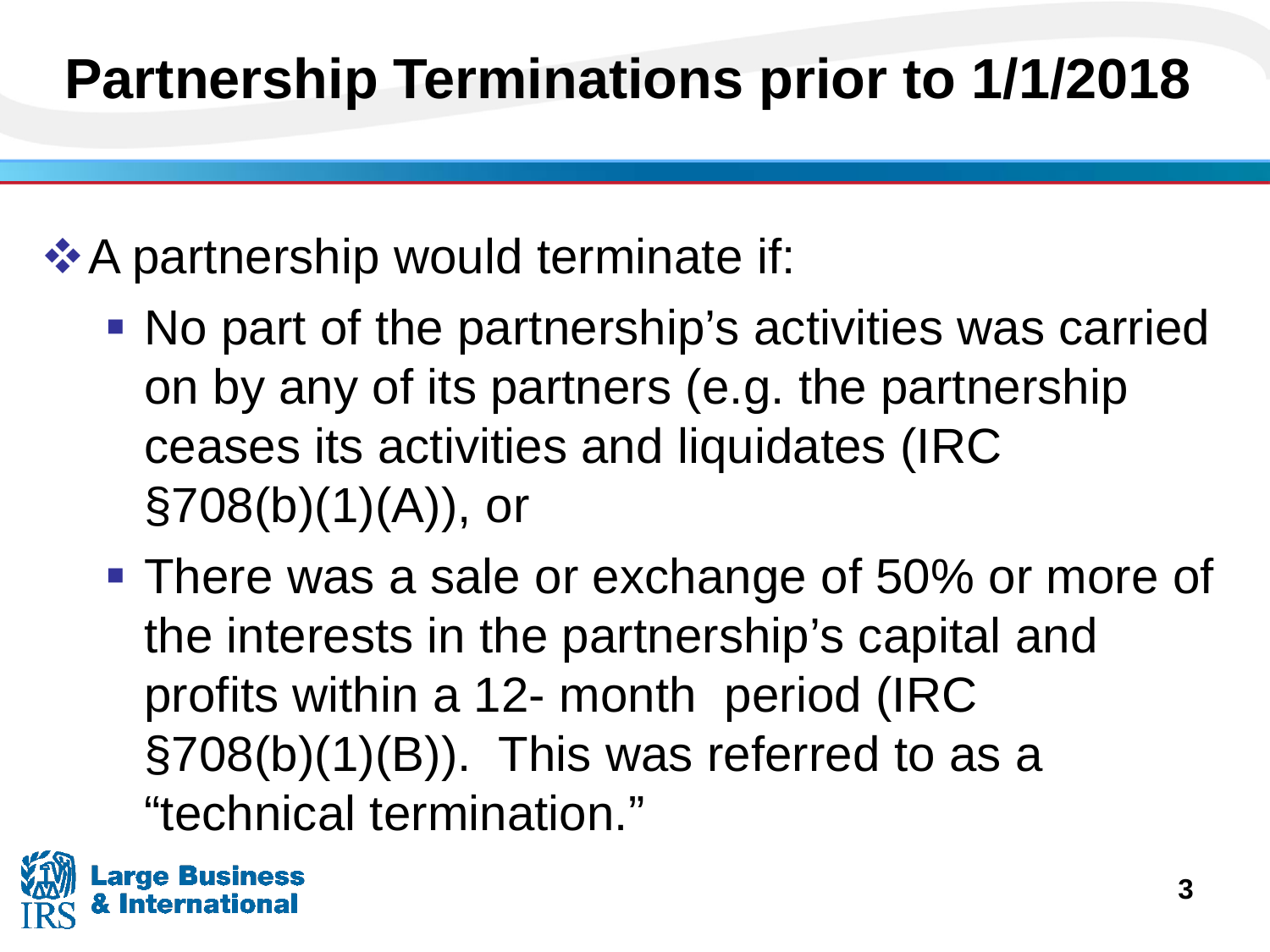## **Partnership Terminations after 12/31/2017**

- **\*** "Technical" Terminations Repealed
	- technical terminations for tax years beginning after The Tax Cuts and Jobs Act of 2017 (TCJA) eliminated 12/31/2017.
	- part of any business, financial operation, or venture of the partnership continues to be carried on by any of its A partnership will be considered as terminated only if no partners in a partnership.

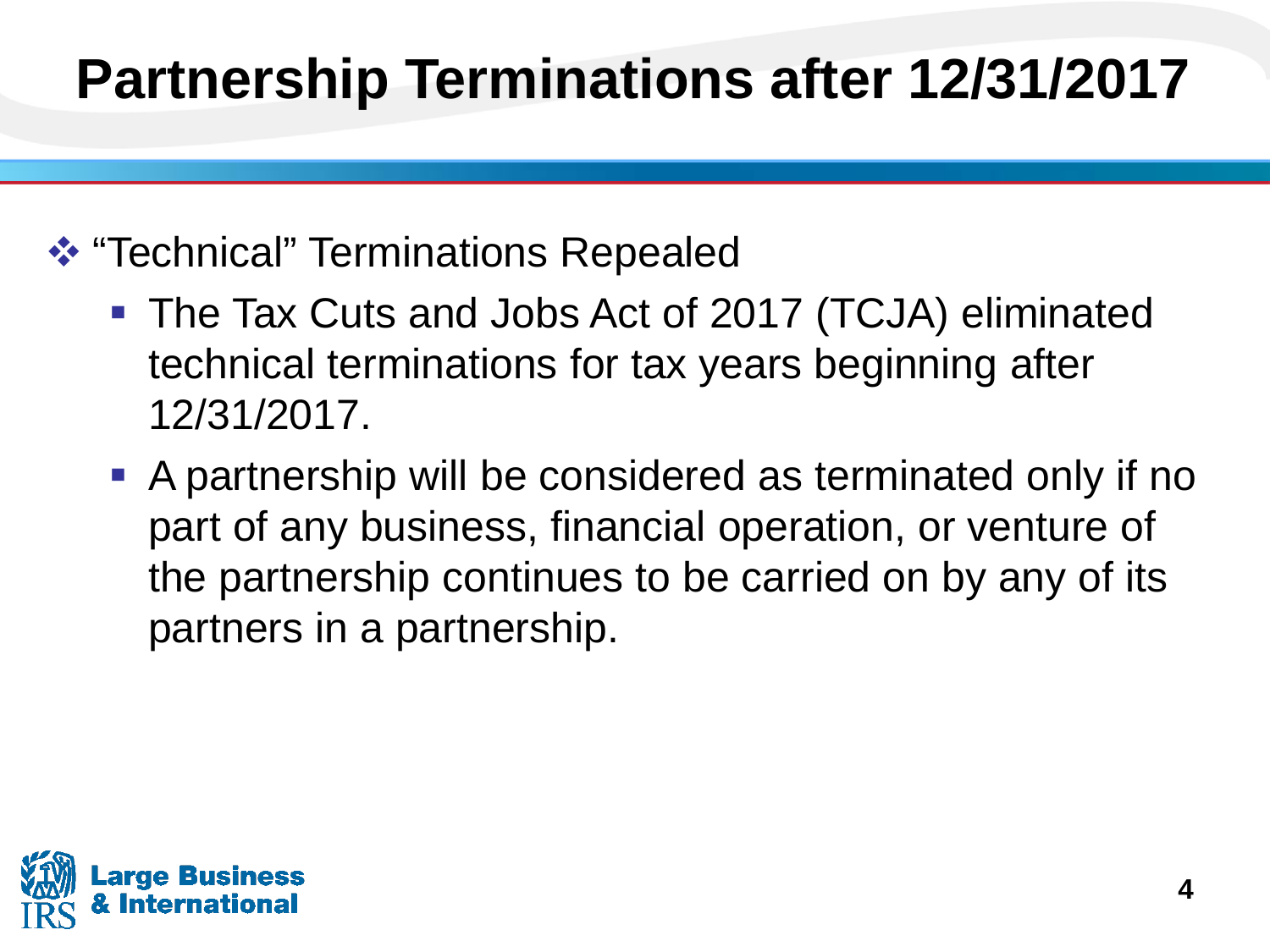## **Example 1 – Pre TCJA**

- **→ 1/1/2005** A and B purchased real property and contributed it to rental real estate partnership AB.
- **→ 1/5/2017** Partners sold greater than 50% of their capital and profits interests in AB, causing a technical termination under IRC § 708(b)(1)(B). AB filed a final return for the short period ending on the partnership termination date 1/5/2017.
- **↑ 1/6/2017** New partnership AB retained the same name and taxpayer ID. New partnership AB filed a short period return beginning on 1/6/2017.
	- **New elections had to be made.**
	- **Basis of assets carried over, but depreciation period reset.**

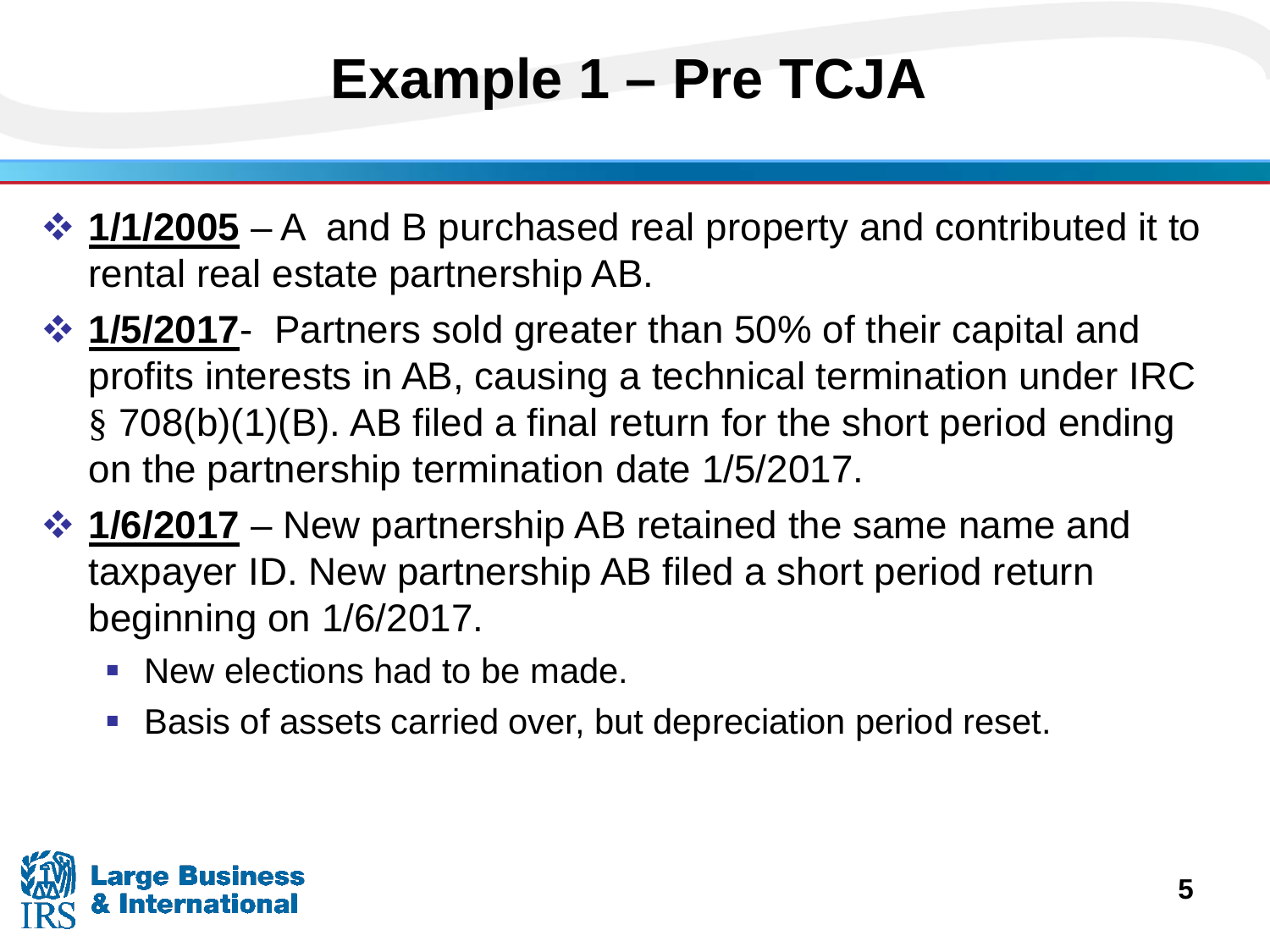## **Example 1 – Pre TCJA (cont'd)**

- **Departing partners and new partners received short year K-1s.**
- which showed "final" K-1 for the first short period. **- Remaining partners got two sets of short period K-1s, one of**
- **❖ Tax advantages of Technical Terminations** 
	- Ability to make new elections (e.g. accounting methods).
	- Ability to change depreciation methods.
- **❖ Tax disadvantages** 
	- Depreciable property deemed transferred from the old partnership to the new partnership is considered newly acquired, and depreciation is restarted on the remaining basis.

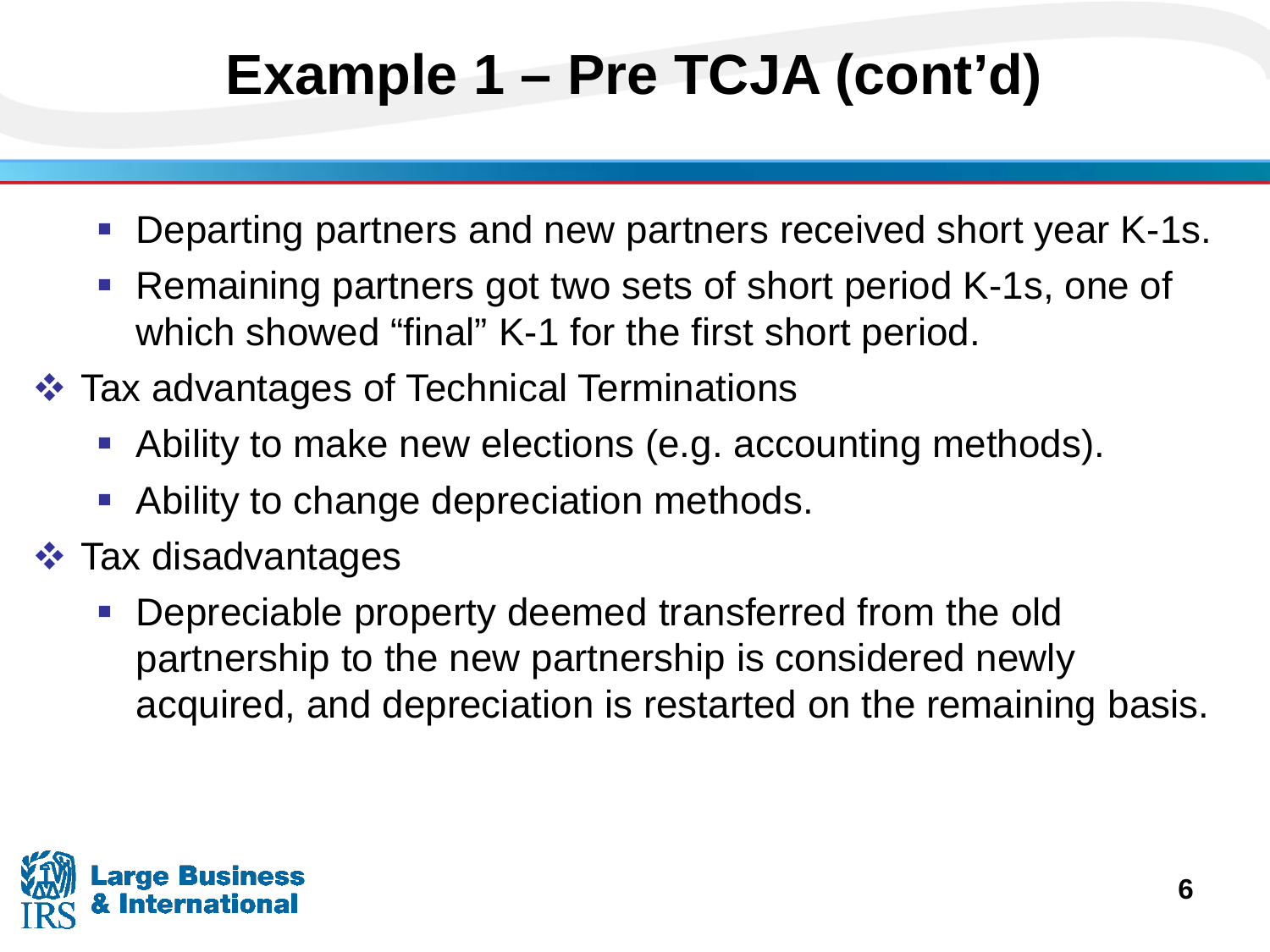## **Example 2 – Post TCJA**

- **↑ 1/1/2005** A and B purchased real property and contributed it to rental real estate partnership AB.
- **→ 1/5/2018** Partners sold greater than 50% of their capital and profits interests in AB.
	- There is no technical termination under IRC § 708(b)(1)(B) since that section has been repealed.
	- There is no short period return filed since there is no technical termination.
	- **There is no ability to reset elections, and no change to** depreciation.
	- Departing partners and new partners get short period K-1s. Remaining partners get full year K-1s.

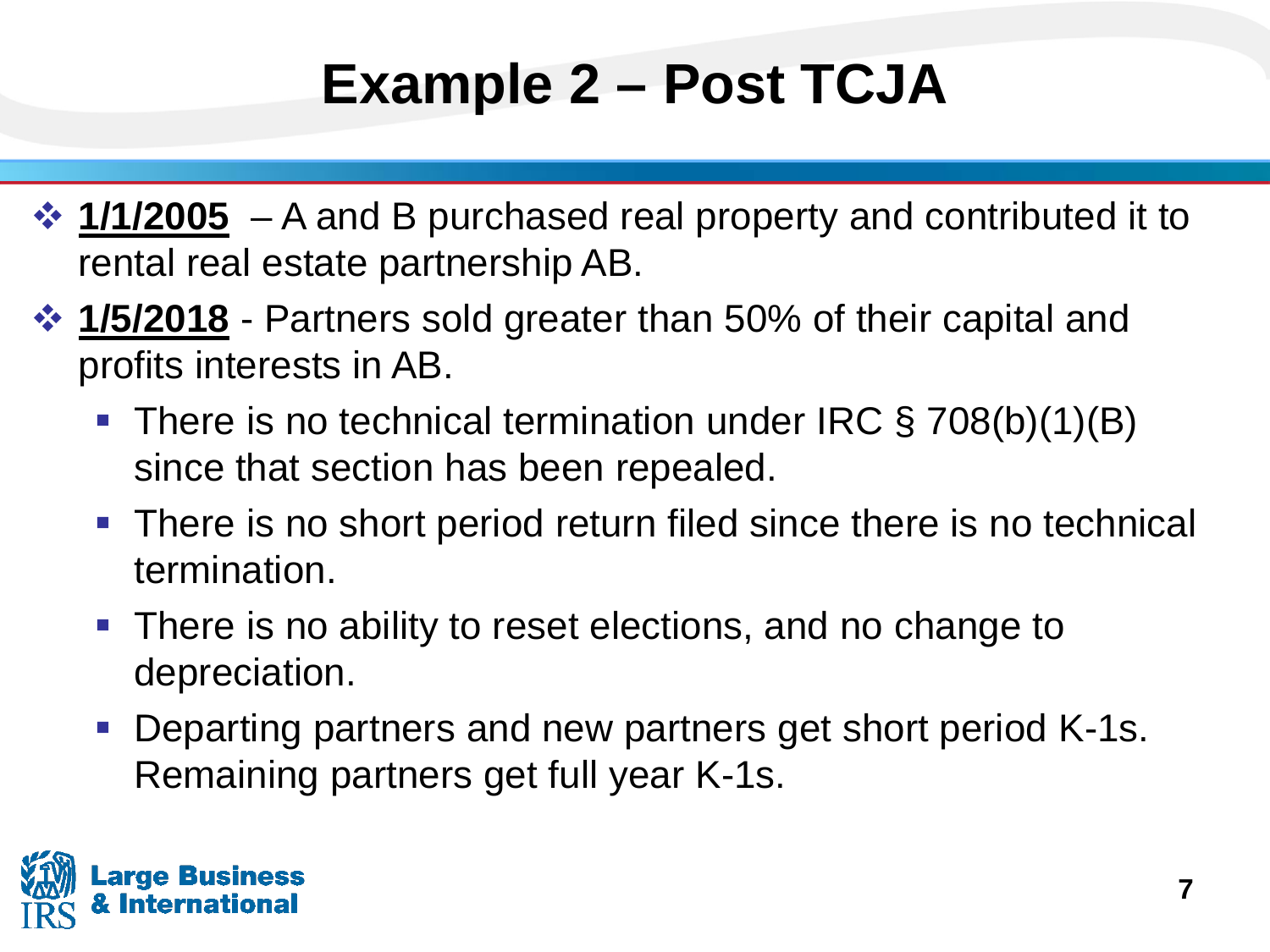## **Polling question 1**

### **A** technical termination allows a partnership to make new elections.

## **OTrue OFalse**

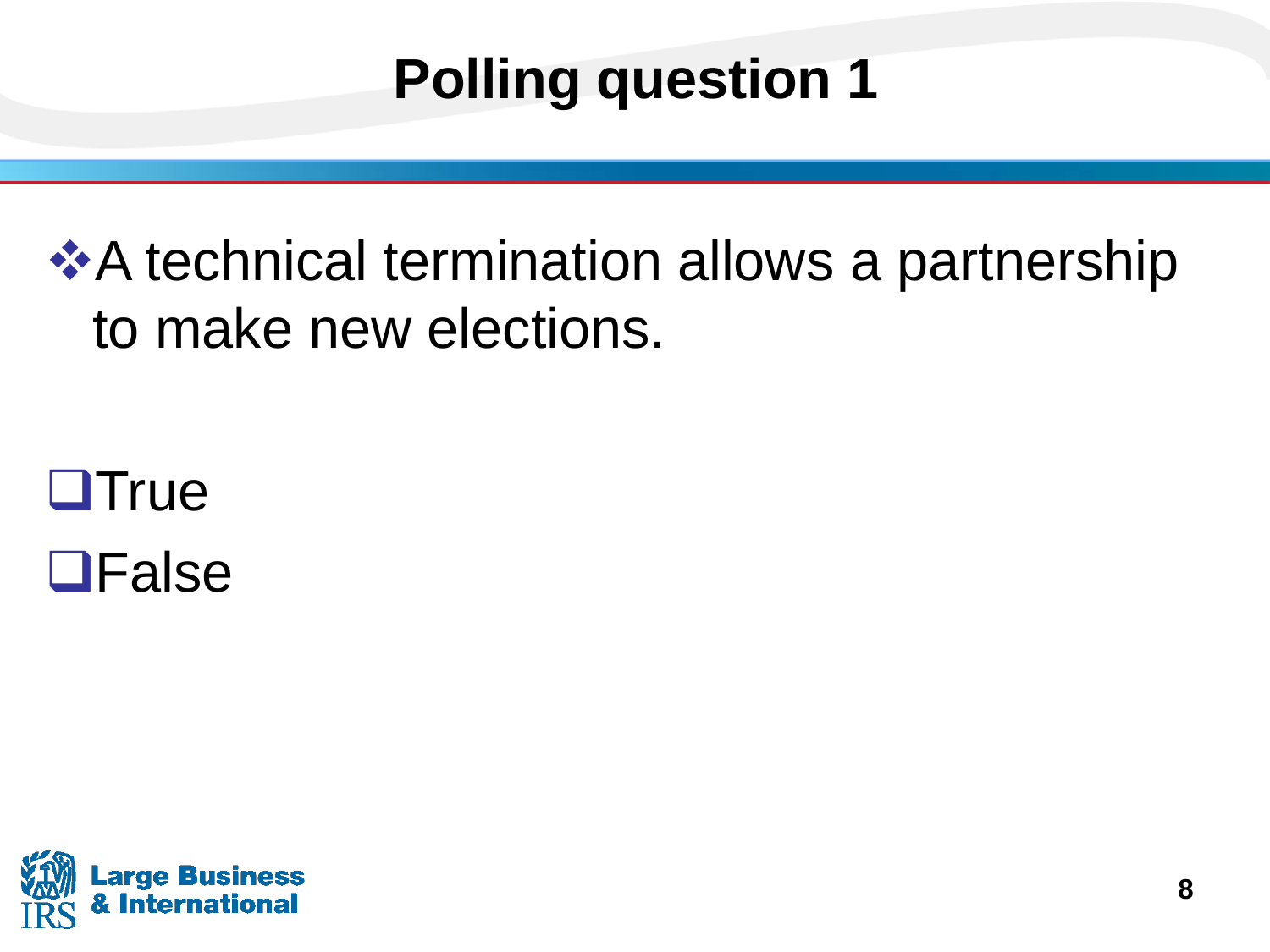## **Technical Terminations after TCJA**

- **A** partnership may not voluntarily create or elect a technical termination after 12/31/2017.
- **★ A fiscal year partnership whose tax year began** after 1/1/2017 may be subject to the technical termination rules for its fiscal period that began in 2017.

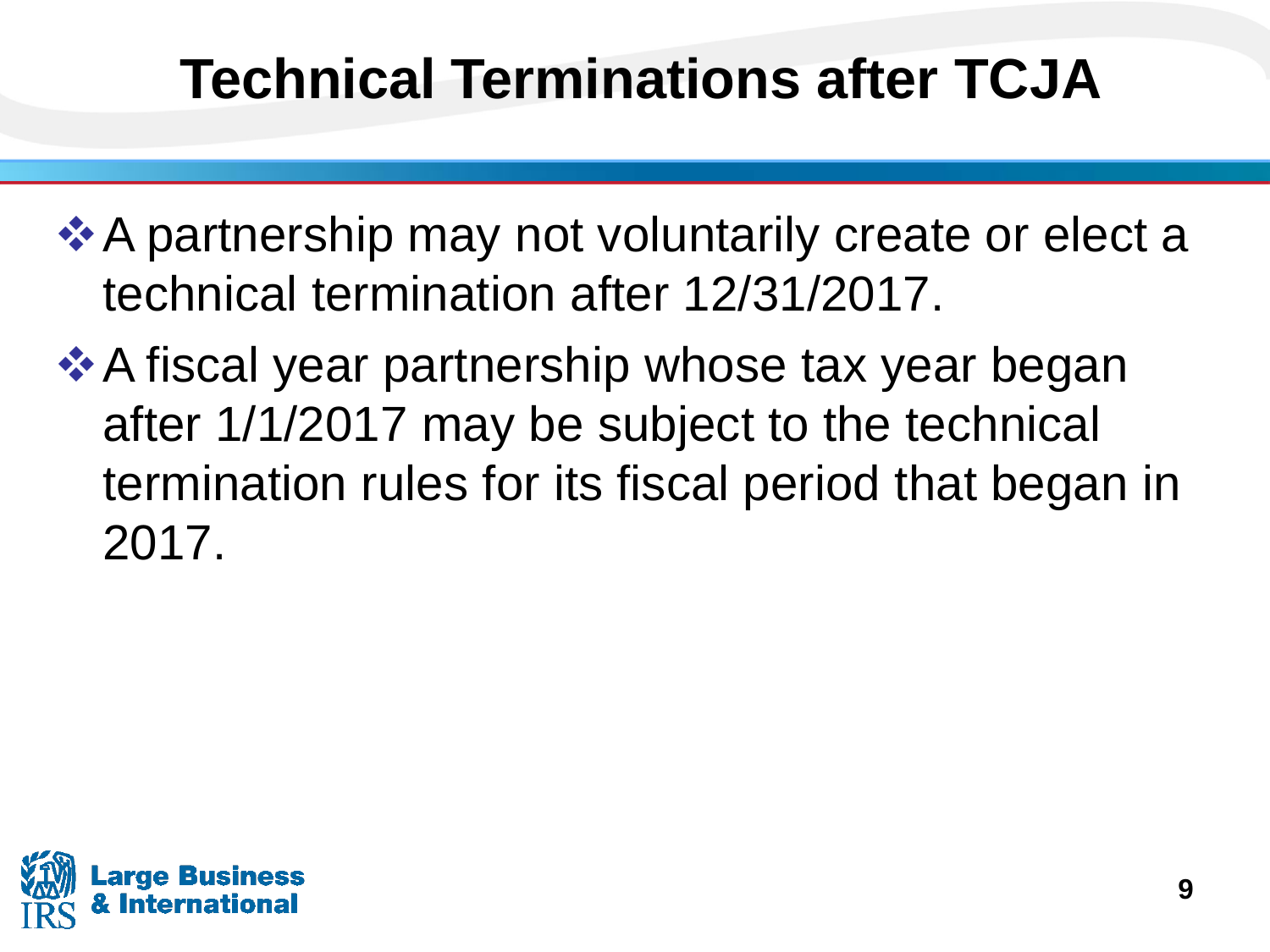### **Year of Inclusion When a Partner Sells Entire Partnership Interest**

### **❖ Sale of Entire Interest**

- **The partnership's tax year ends for that partner. IRC** 706(c)(2)(A).
- **This does not mean that the partnership must file a** short-year return.
- $\blacksquare$  Instead, this means that, if the partner and the partnership have different tax years, the partner may have to include income in an earlier year than would have been required had the partner retained an interest in the partnership for the full taxable year.

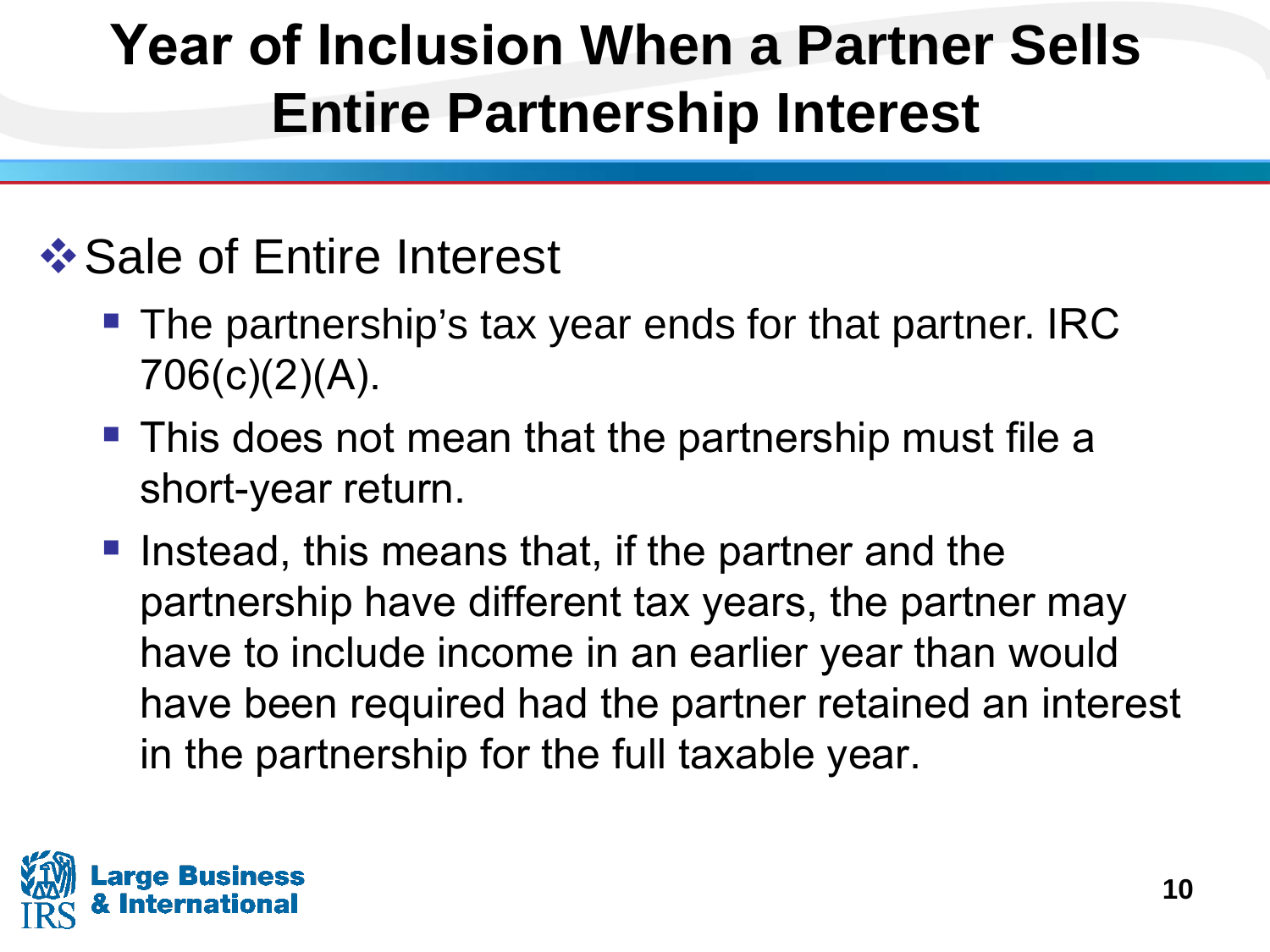### **Income Allocation When a Partner Sells Part of Partnership Interest**

#### ❖ Partial Sale of Partnership Interest

- **The partnership's tax year does not end for that partner.**
- **The partnership must allocate income or loss in a way**  that recognizes the partner's varying interests during the tax year. This can be done in one of two ways (Treas. Reg. §1.706-4(a)(3)(iii)):
	- The interim closing method (default method), or
	- only be used if agreed to by the partners in writing. • The proration method - the proration method can

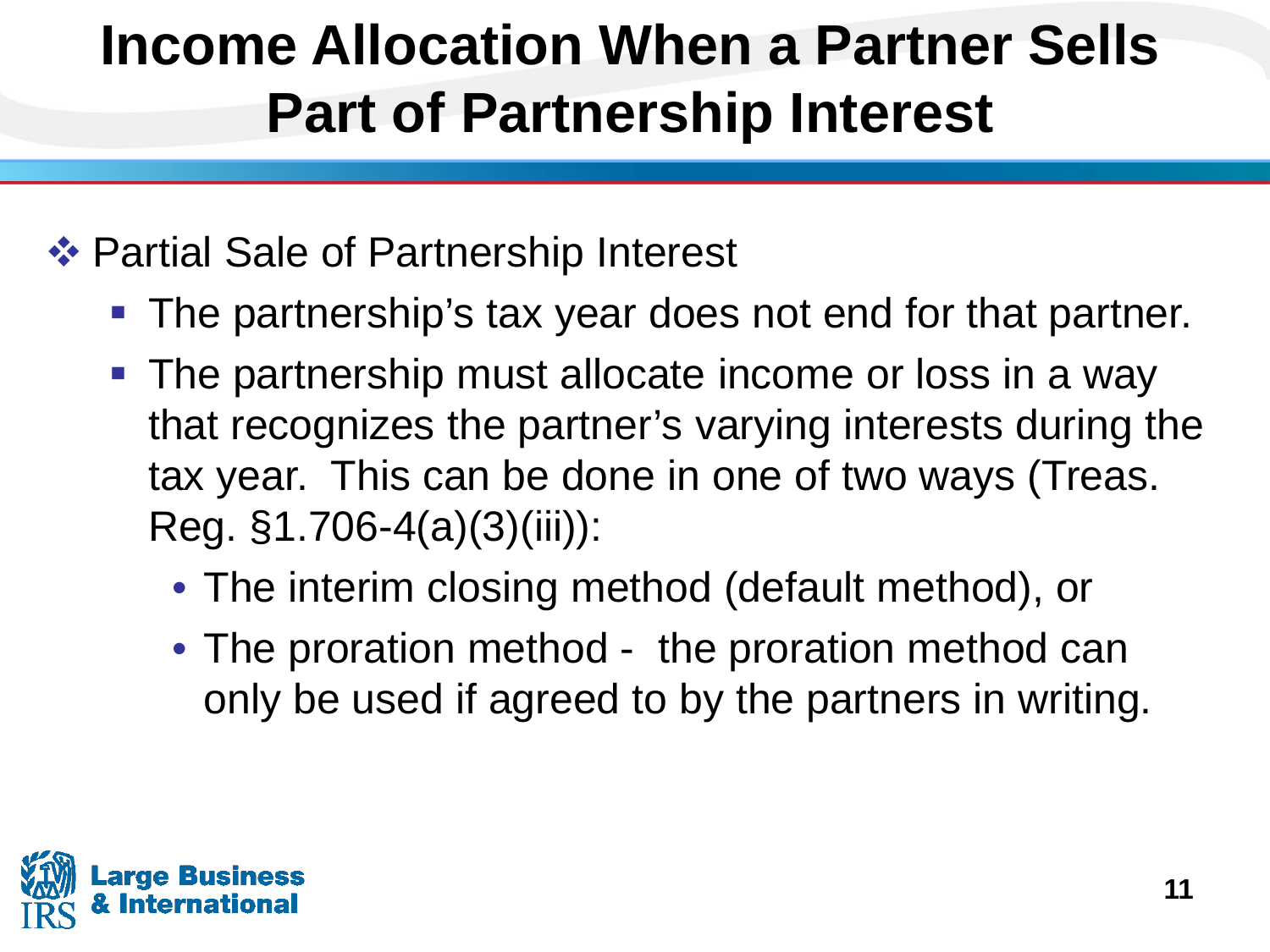## **Changes in Partner's Interest in The Partnership**

- **\*** Regulations under IRC §706 provide allocation rules for the following situations:
	- as described in Treas. Reg. §1.706-1(c)(2) such as partner's death or sale or exchange or liquidation of a When a partner's interest in the partnership changes during the year due to a disposition of the entire interest partner's entire interest, or
	- **When a partner disposes of less than an entire interest,**  including the admission of a new partner as described in Treas. Reg. §1.706-1(c)(3).

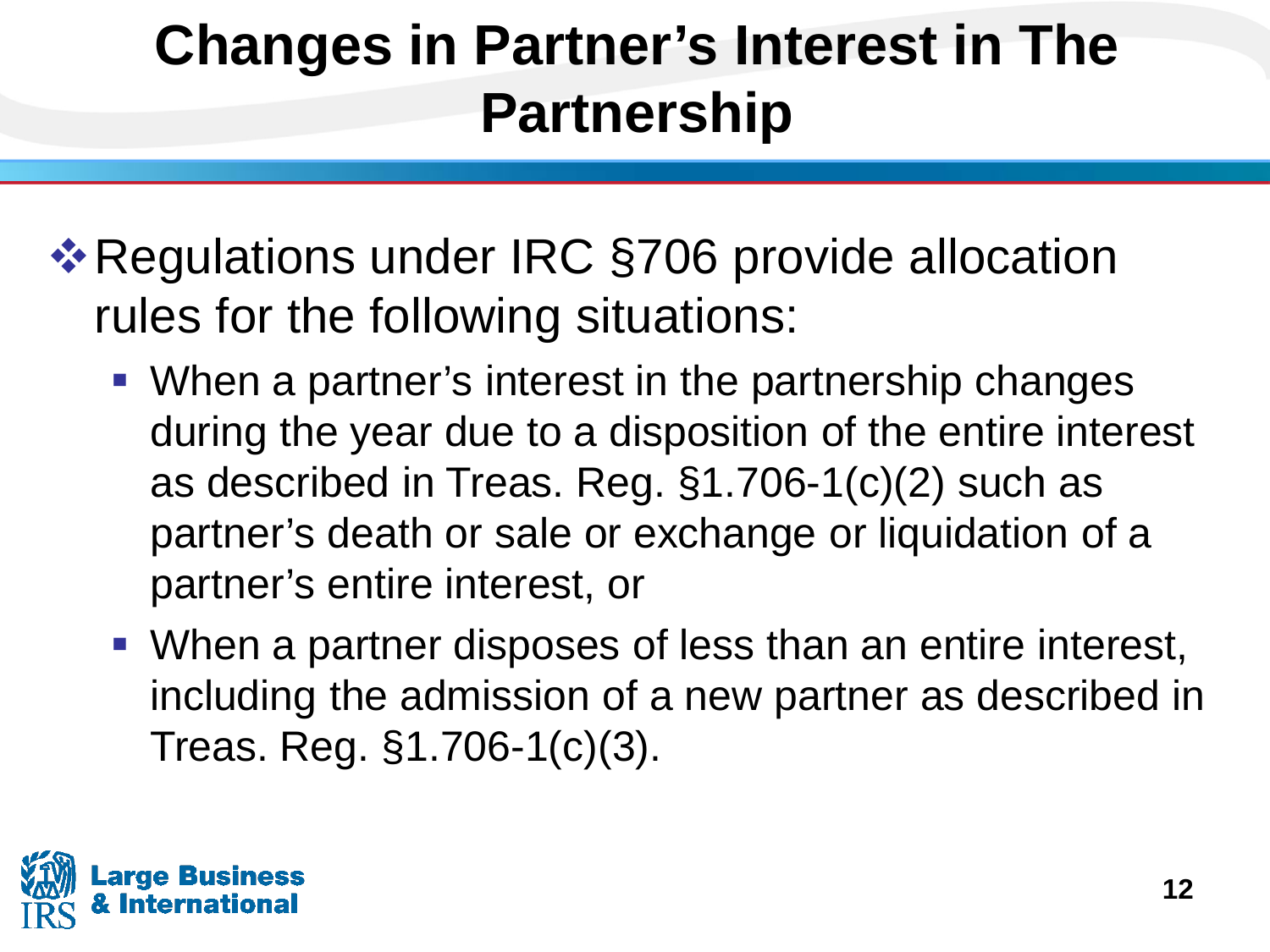- **❖ XYZ was formed in 2014. It has 3 partners (X, Y & Z). X and**  Y each own a 16.667% interest, and Z owns a 66.666% interest.
- **❖ XYZ adopted a tax year ending June 30.**
- $\triangle$  **The partners are individuals filing on the calendar year.**
- On 12/31/2018, Z sold her entire interest in XYZ to S. The partnership has a written provision to use the proration method for varying interests.
- For its fiscal years ending 6/30/2018 and 6/30/2019, XYZ earned \$300,000 of income.

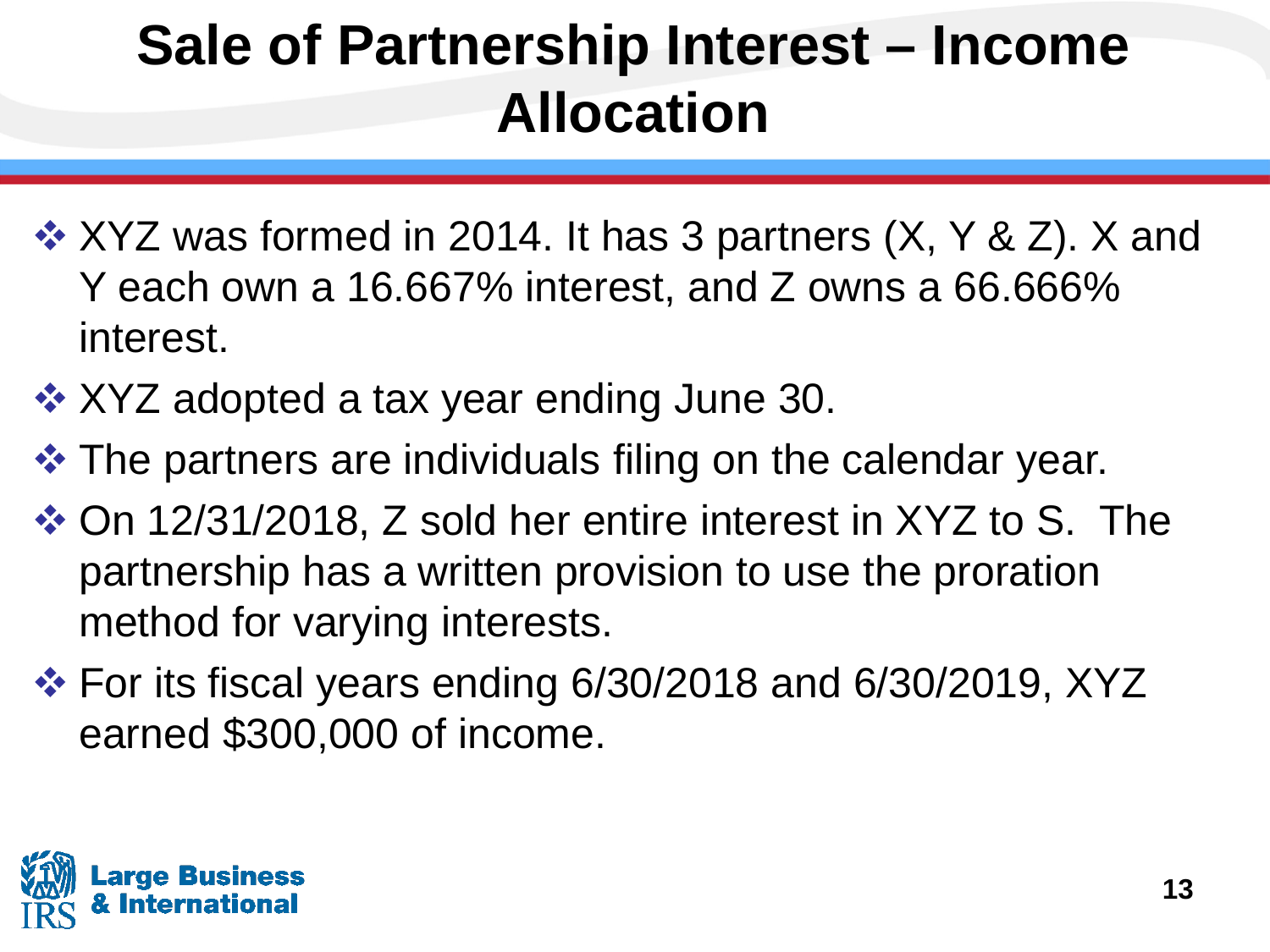- $\cdot$  **XYZ** was formed in 2014. It has 3 partners (X, Y & Z). X and Y each own a 16.667% interest, and Z owns a 66.666% interest.
- $\div$  **XYZ adopted a tax year ending June 30.**
- $\cdot$  The partners are individuals filing on the calendar year.
- On 12/31/2018, Z sold her entire interest in XYZ to S. The partnership has a written provision to use the proration method for varying interests.
- $\cdot$  In each of its fiscal years ending 6/30/2018 and 6/30/2019, XYZ earned \$300,000 of net income.

**Did XYZ terminate as a result of Z's sale of her interest to S?**

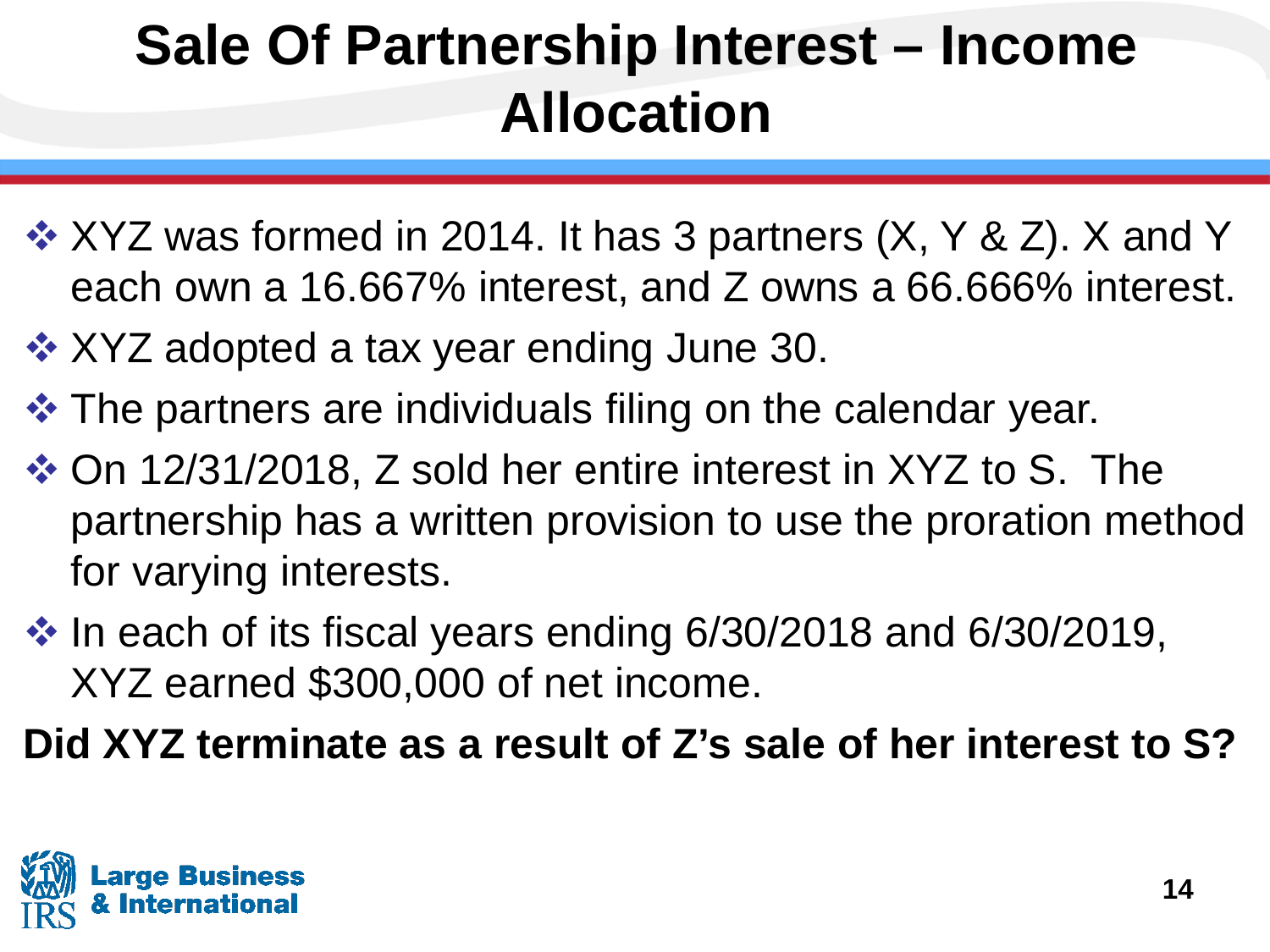- **❖ XYZ was formed in 2014. It has 3 partners (X, Y & Z). X and**  Y each own a 16.667% interest, and Z owns a 66.666% interest.
- **❖ XYZ adopted a tax year ending June 30.**
- $\triangle$  **The partners are individuals filing on the calendar year.**
- On 12/31/2018, Z sold her entire interest in XYZ to S. The partnership has a written provision to use the proration method for varying interests.
- $\cdot$  In each of its fiscal years ending 6/30/2018 and 6/30/2019, XYZ earned \$300,000 of net income.

 **No. The transaction occurred after 12/31/2017** 

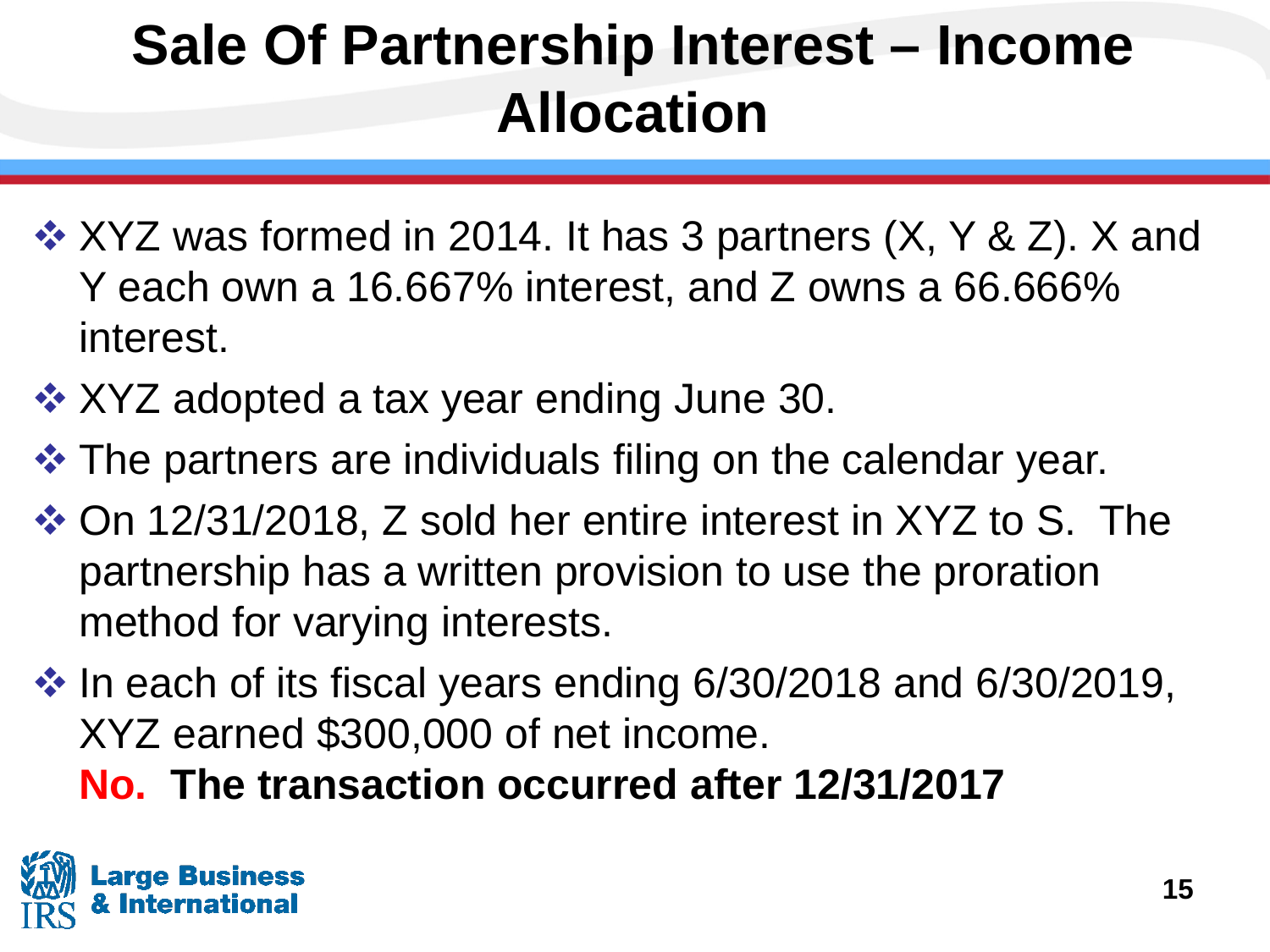|                           |           | 7/1/2017- 7/1/2018 -<br>6/30/2018 12/31/2018 | 1/1/2019 -<br>6/30/2019 |
|---------------------------|-----------|----------------------------------------------|-------------------------|
| <b>Partnership Income</b> | \$300,000 | \$150,000                                    | \$150,000               |

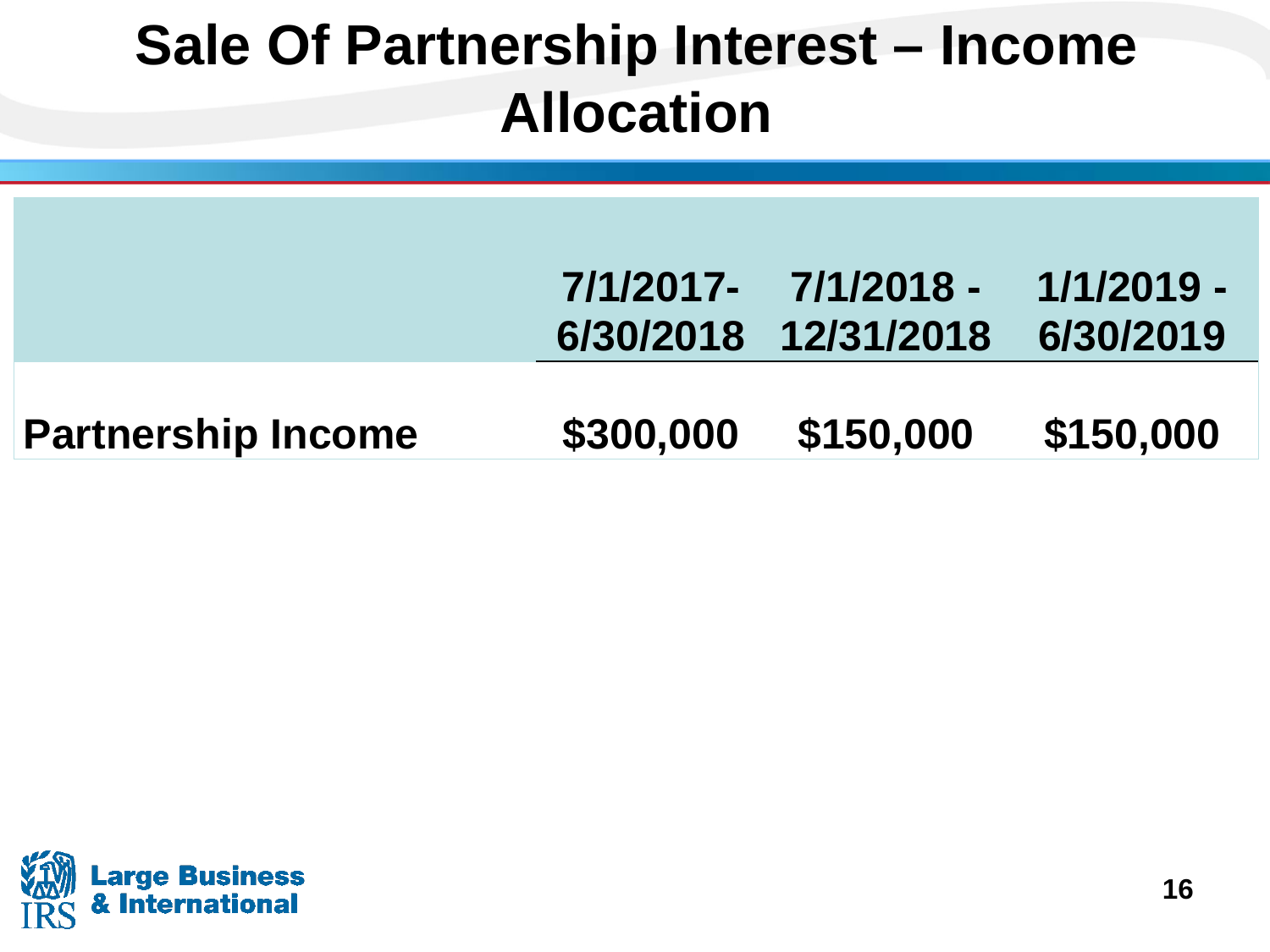|                           | 7/1/2017- | 7/1/2018 - | 1/1/2019 - |
|---------------------------|-----------|------------|------------|
|                           | 6/30/2018 | 12/31/2018 | 6/30/2019  |
|                           |           |            |            |
| <b>Partnership Income</b> | \$300,000 | \$150,000  | \$150,000  |
| Z's 2/3 share for FYE     |           |            |            |
| 6/30/2018                 | 200,000   |            |            |

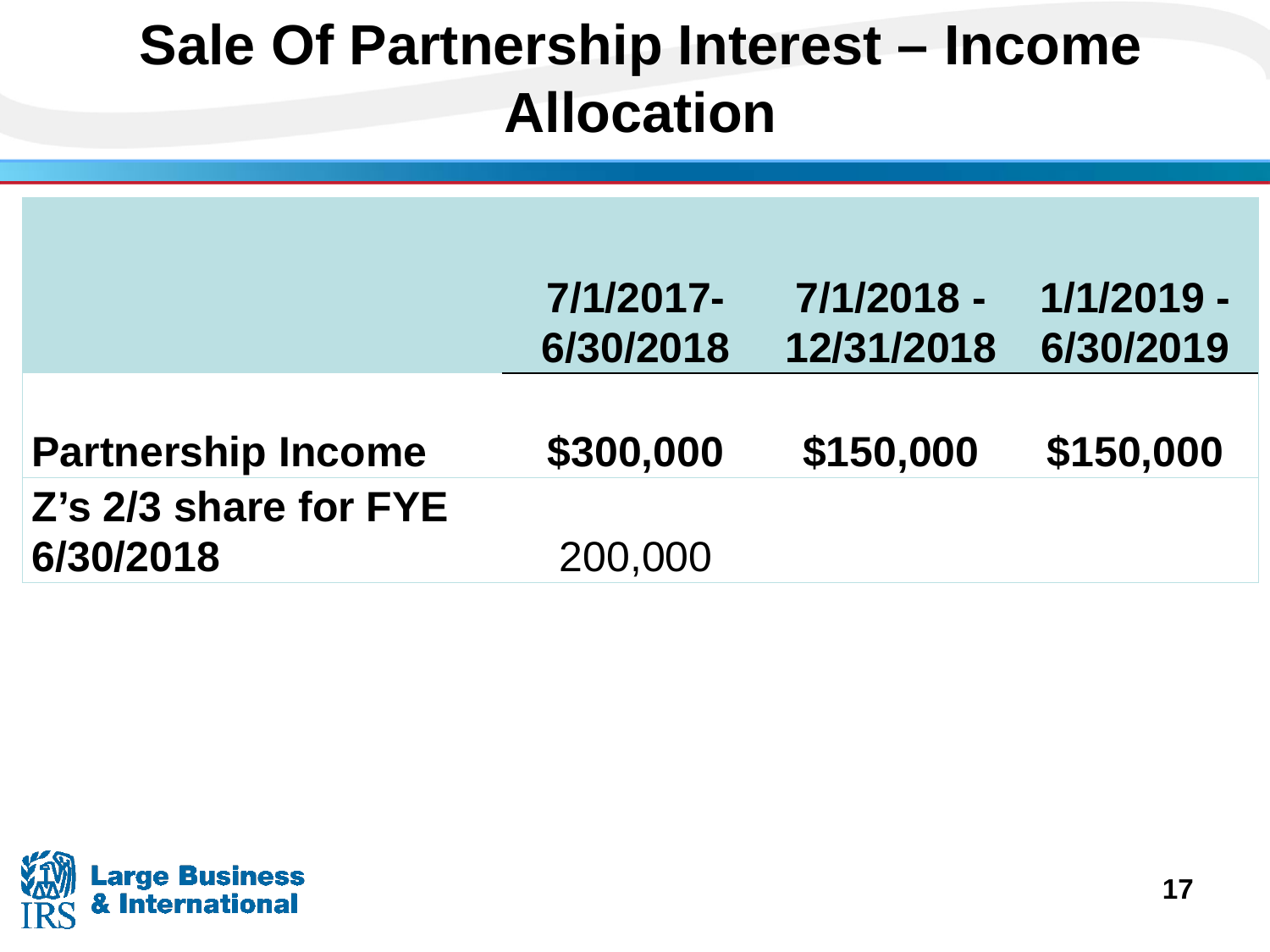|                                                                                                                                           | 7/1/2017-<br>6/30/2018 | 7/1/2018 -<br>12/31/2018 | 1/1/2019 -<br>6/30/2019 |
|-------------------------------------------------------------------------------------------------------------------------------------------|------------------------|--------------------------|-------------------------|
| <b>Partnership Income</b>                                                                                                                 | \$300,000              | \$150,000                | \$150,000               |
| Z's 2/3 share for FYE<br>6/30/2018                                                                                                        | 200,000                |                          |                         |
| Z's 2/3 share through<br>12/31/2018 (entire interest<br>sold - XYZ's tax year closes<br>for Z) ( $\frac{1}{2}$ of \$300,000 X<br>66.666%) |                        | 100,000                  |                         |

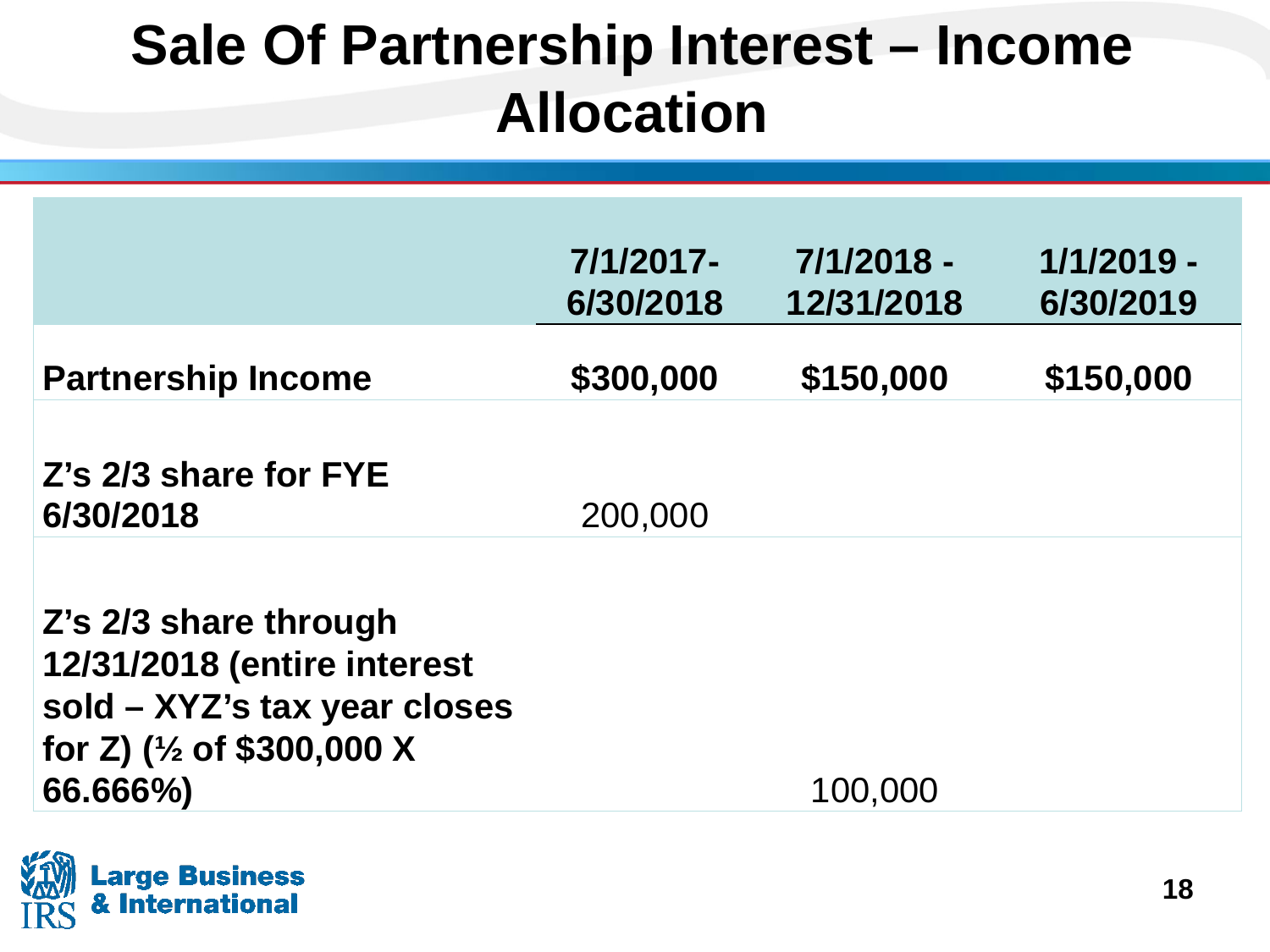|                                                                                                                                                     |           | 7/1/2017- 7/1/2018 -<br>6/30/2018 12/31/2018 | 1/1/2019 -<br>6/30/2019 |
|-----------------------------------------------------------------------------------------------------------------------------------------------------|-----------|----------------------------------------------|-------------------------|
| <b>Partnership Income</b>                                                                                                                           | \$300,000 | \$150,000                                    | \$150,000               |
| Z's 2/3 share for FYE 6/30/2018                                                                                                                     | 200,000   |                                              |                         |
| Z's 2/3 share through 12/31/2018<br>(entire interest sold - XYZ's tax<br>year closes for Z) $\left(\frac{1}{2}\right)$ of \$300,000<br>$X 66.666\%$ |           | 100,000                                      |                         |
| S's 2/3 share 1/1/2019 through<br>6/30/2019 ( $\frac{1}{2}$ of \$300,000 X<br>66.666%)                                                              |           |                                              | 100,000                 |
| <b>Large Business</b><br><b>&amp; International</b>                                                                                                 |           |                                              | 19                      |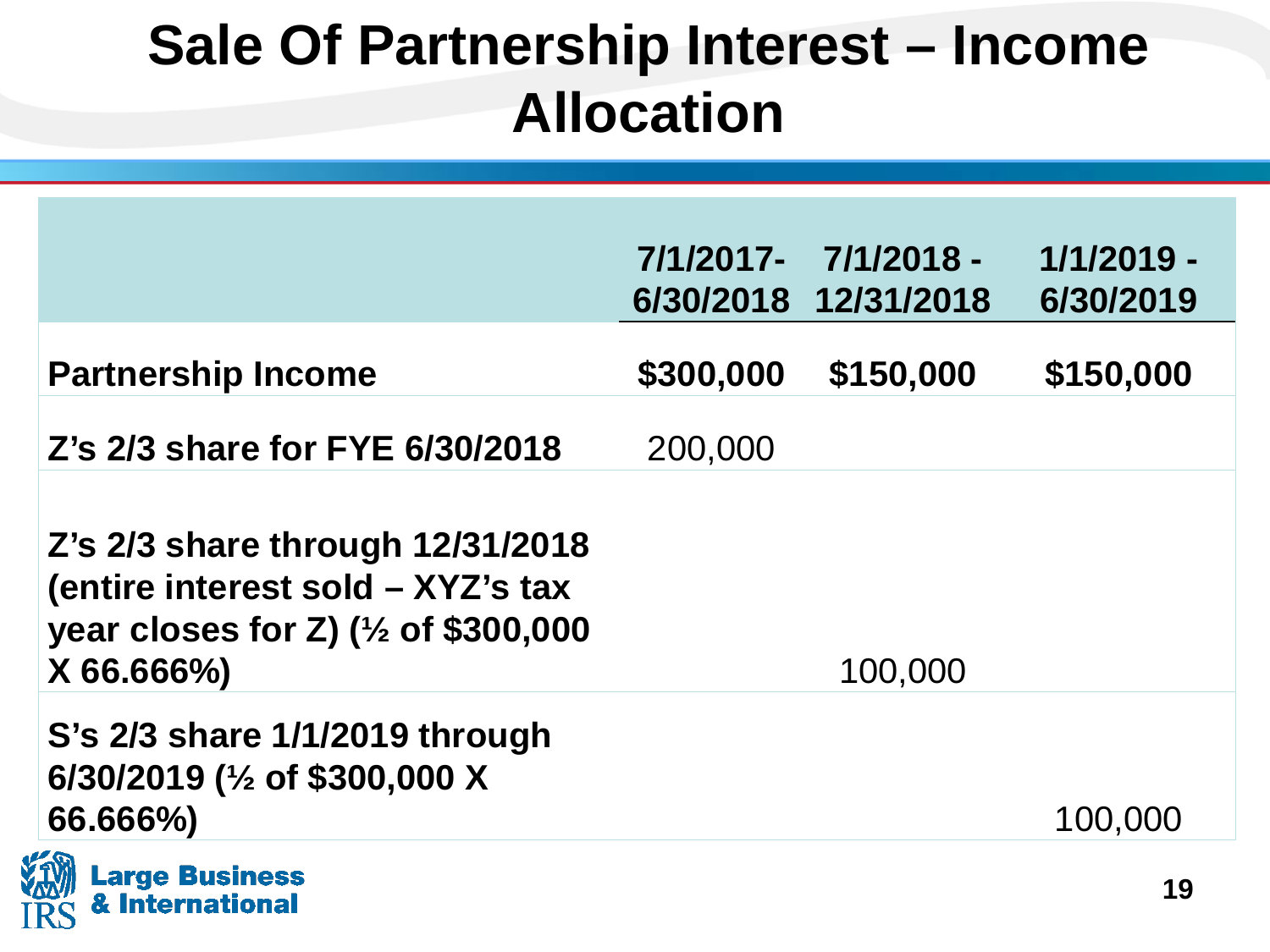|                                                                                                                                        | 7/1/2017-<br>6/30/2018 | 7/1/2018 -<br>12/31/2018 | 1/1/2019 -<br>6/30/2019 |
|----------------------------------------------------------------------------------------------------------------------------------------|------------------------|--------------------------|-------------------------|
| <b>Partnership Income</b>                                                                                                              | \$300,000              | \$150,000                | \$150,000               |
| Z's 2/3 share for FYE 6/30/2018                                                                                                        | 200,000                |                          |                         |
| Z's 2/3 share through 12/31/2018<br>(entire interest sold - XYZ's tax<br>year closes for Z) ( $\frac{1}{2}$ of \$300,000 X<br>66.666%) |                        | 100,000                  |                         |
| S's 2/3 share 1/1/2019 through<br>6/30/2019 ( $\frac{1}{2}$ of \$300,000 X<br>66.666%)                                                 |                        |                          | 100,000                 |
| Income reported on Z's 12/31/2018<br><b>Form 1040</b>                                                                                  |                        | 300,000                  |                         |
| <b>Large Business</b><br><b>&amp; International</b>                                                                                    |                        |                          | 20                      |

**IRS**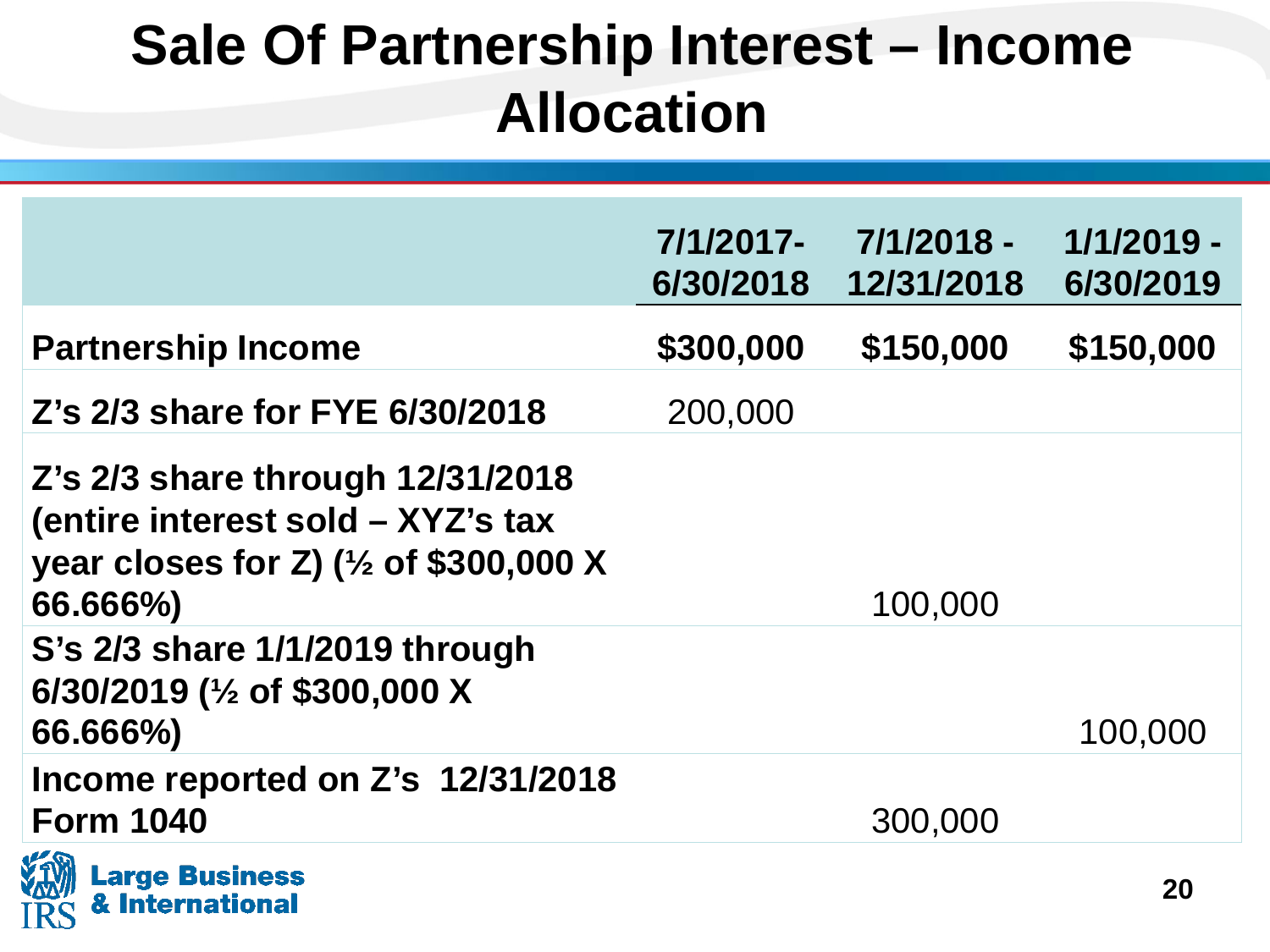|                                                                                                                                        | 7/1/2017-<br>6/30/2018 | 7/1/2018 -<br>12/31/2018 | 1/1/2019 -<br>6/30/2019 |
|----------------------------------------------------------------------------------------------------------------------------------------|------------------------|--------------------------|-------------------------|
| <b>Partnership Income</b>                                                                                                              | \$300,000              | \$150,000                | \$150,000               |
| Z's 2/3 share for FYE 6/30/2018                                                                                                        | 200,000                |                          |                         |
| Z's 2/3 share through 12/31/2018<br>(entire interest sold - XYZ's tax<br>year closes for Z) ( $\frac{1}{2}$ of \$300,000 X<br>66.666%) |                        | 100,000                  |                         |
| S's 2/3 share 1/1/2019 through<br>6/30/2019 ( $\frac{1}{2}$ of \$300,000 X<br>66.666%)                                                 |                        |                          | 100,000                 |
| Income reported on Z's 12/31/2018<br><b>Form 1040</b>                                                                                  |                        | 300,000                  |                         |
| Income reported on S's 12/31/2019<br><b>Form 1040</b>                                                                                  |                        |                          | 100,000                 |
| <b>Large Business</b><br>& International                                                                                               |                        |                          | 21                      |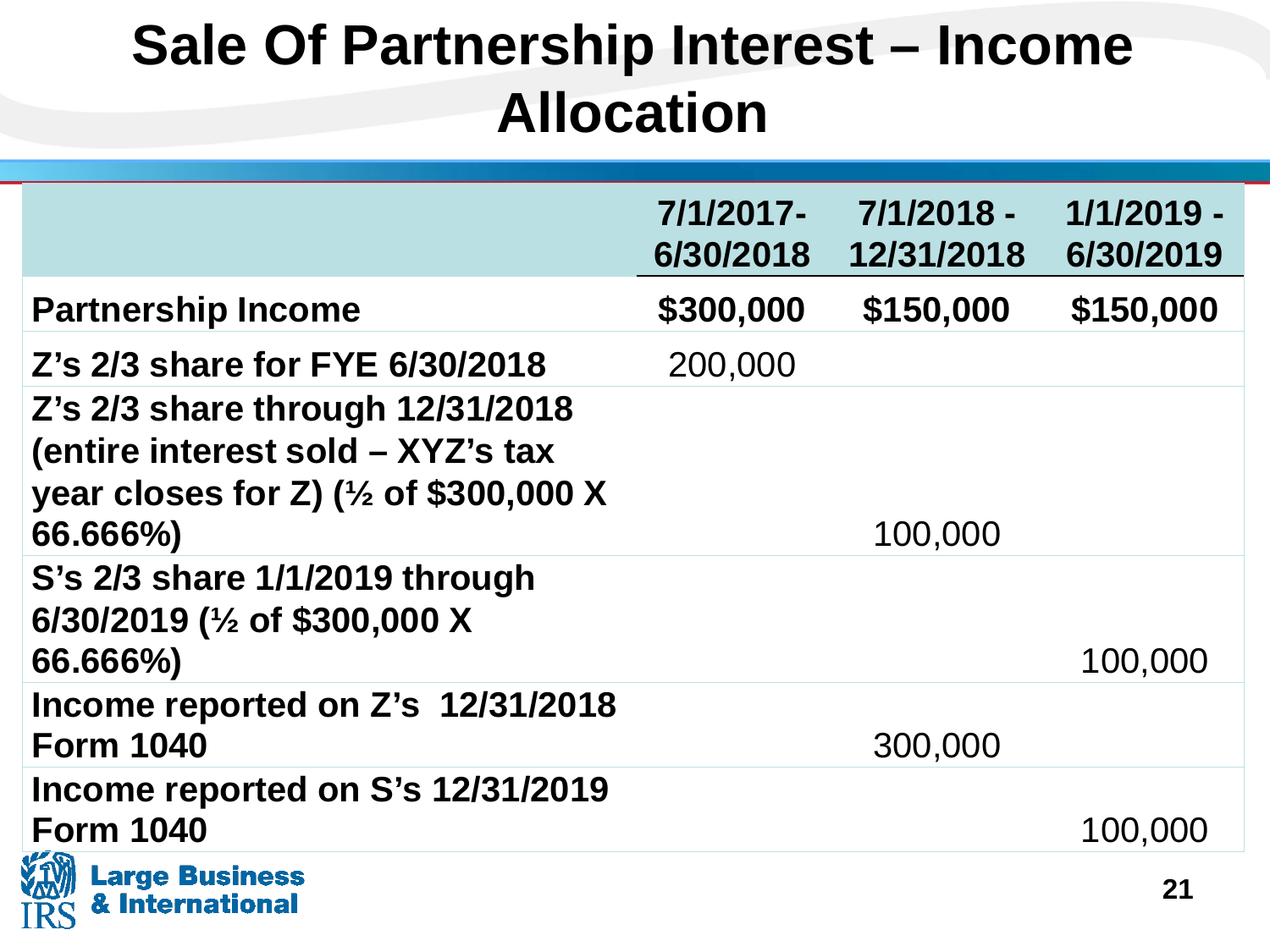## **Polling question 2**

 termination for tax years beginning after **A** partnership can elect to have a technical → 12/31/2017.

**OTrue OFalse** 

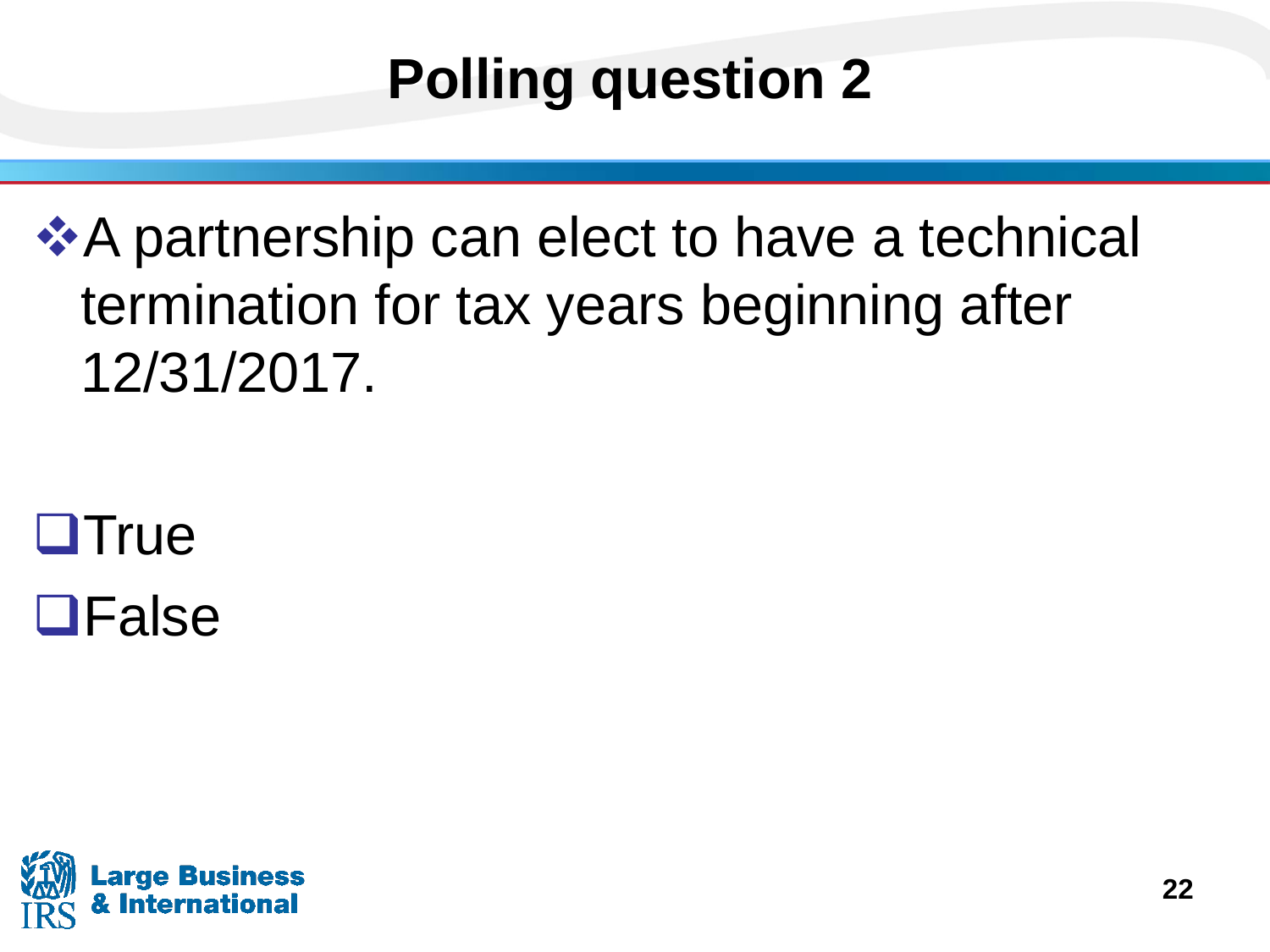## **Summary**

 **\* Technical terminations are repealed for tax years** beginning after 12/31/2017.

 $\cdot$  If a partner's interest terminates:

- **The partnership's tax year ends for that partner.**
- **The partnership allocates income or loss for the** year between the transferor and transferee partner based on the sale date.